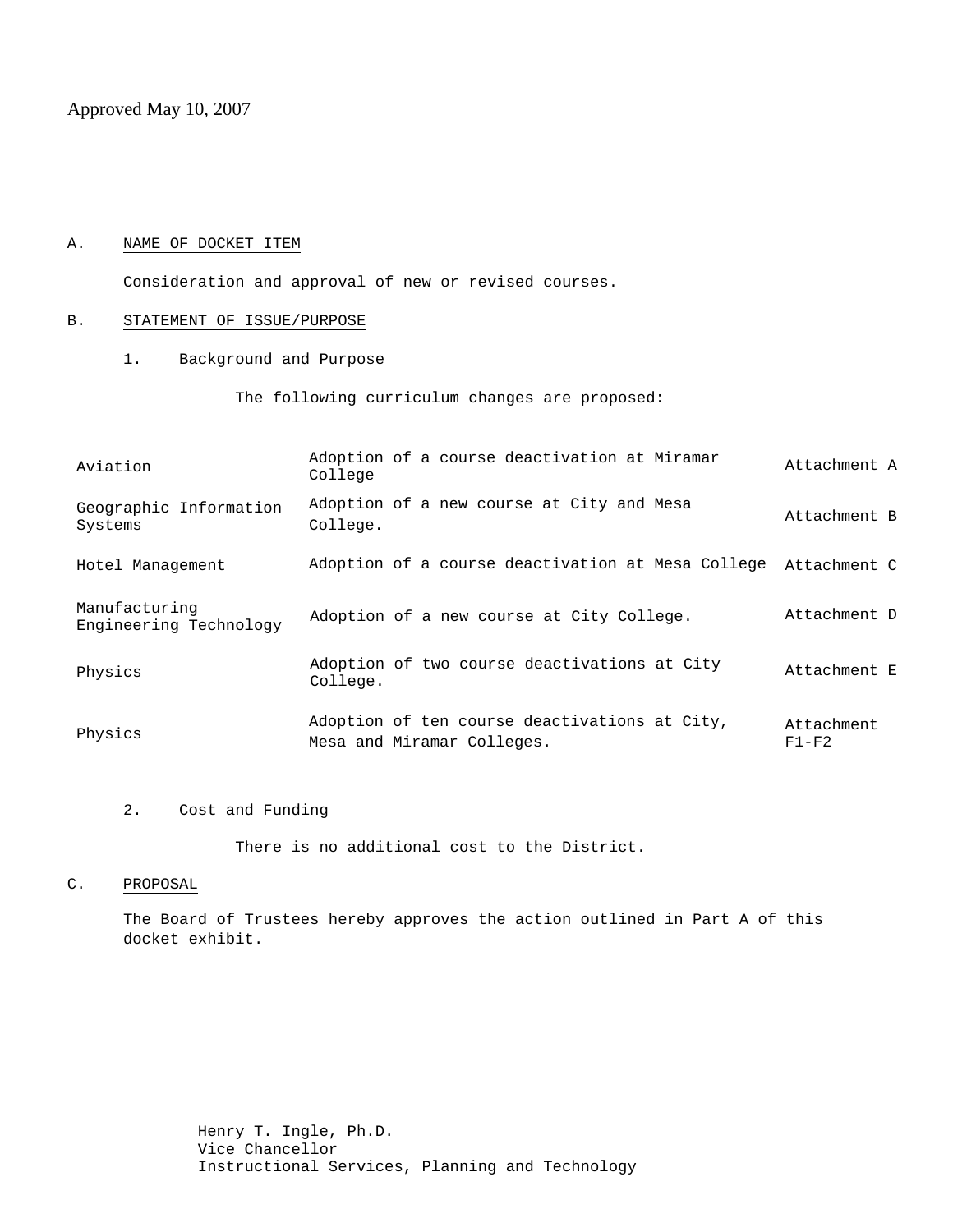Adoption of a course deactivation at Miramar College.

Proposed course deactivation at Miramar College:

## **210 Instrument Rating Instruction 3 hours lecture, 3 units**

## **Grade Only**

*Advisory:* Aviation 140 with a grade of "C" or better, or equivalent; Private Pilot Certificate satisfies the Aviation 140 advisory; English 51 and English 56 and Mathematics 032, each with a grade of "C" or better, or equivalent, or Assessment Skill Levels W5, R5 and M20. This course provides aeronautical knowledge for the Instrument Rating. Students learn about applicable Federal Aviation Regulations, basic instrument flight, electronic aids to navigation, the National Airspace System, navigation charts, air traffic control procedures, Instrument Flight Rules (IFR) flight procedures, and flight planning. This course in conjunction with AVIA 130 prepares students for the Federal Aviation Administration (FAA) Instrument Rating written examination. (FT) Associate Degree Credit & transfer to CSU and/or private colleges and universities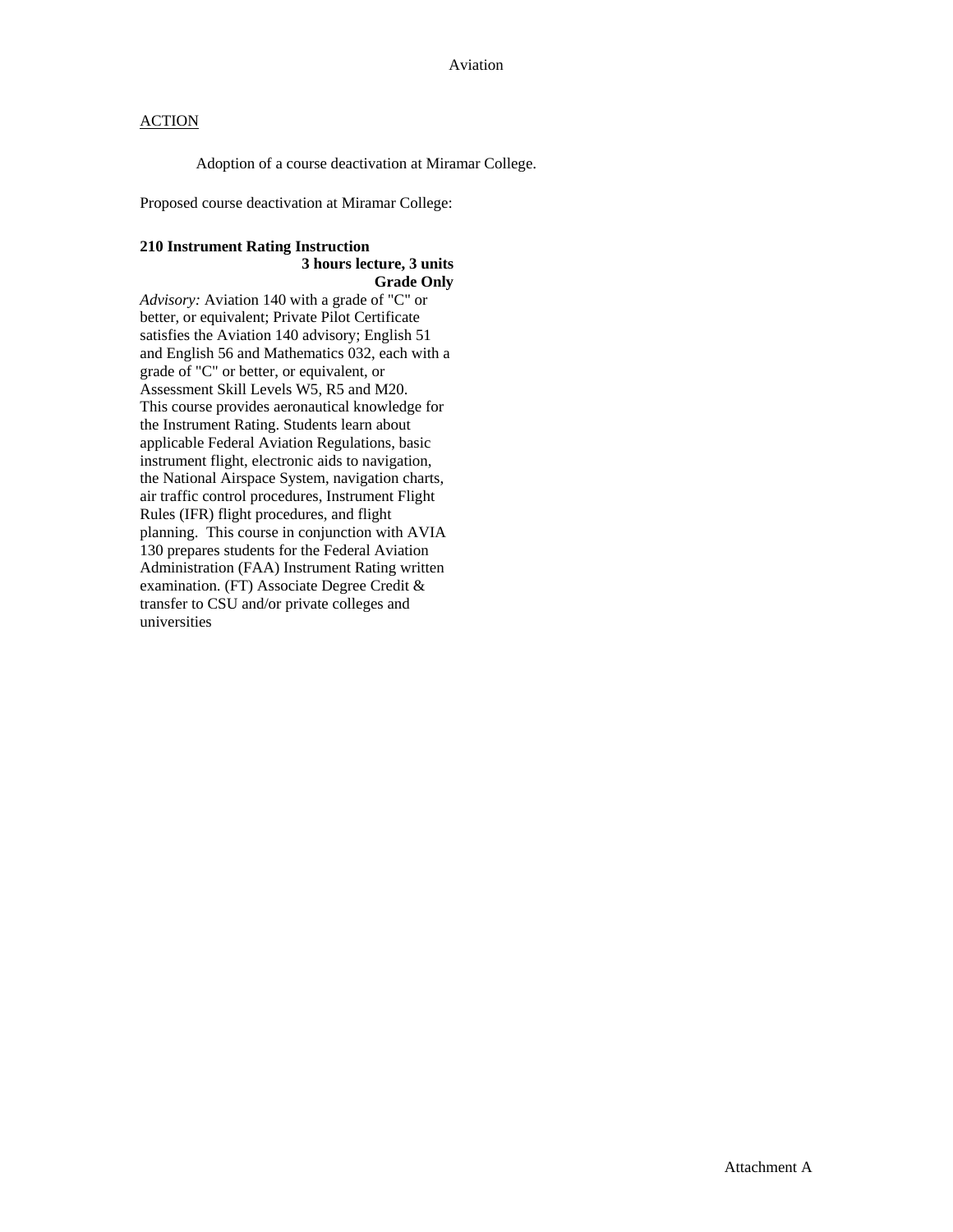Adoption of a new course at City and Mesa College.

Proposed course at City and Mesa College:

# **104 Geographic Information Science and Spatial Reasoning**

## **2.50 hours lecture, 1.50 hours lab, 3.00 units Grade Only**

*Prerequisite:* Mathematics 96 with a grade of "C" or better, or equivalent, or Assessment Skill Level M50. Required for articulation by a UC/CSU institution.

This is a survey course designed to provide an introductory overview of geographic information systems (GIS), cartography, remote sensing, spatial analysis, and global positioning systems (GPS). Students will learn how these critical technologies are used in addressing human and environmental problems. The lectures and lab exercises will provide an introductory knowledge of GIS including map interpretation, georeferencing, and spatial data management. Topics will include how to use spatial data to visualize information and identify spatial patterns. Topics include basic GIS concepts such as query and map overlay. (FT) Associate Degree Credit & transfer to CSU and/or private colleges and universities.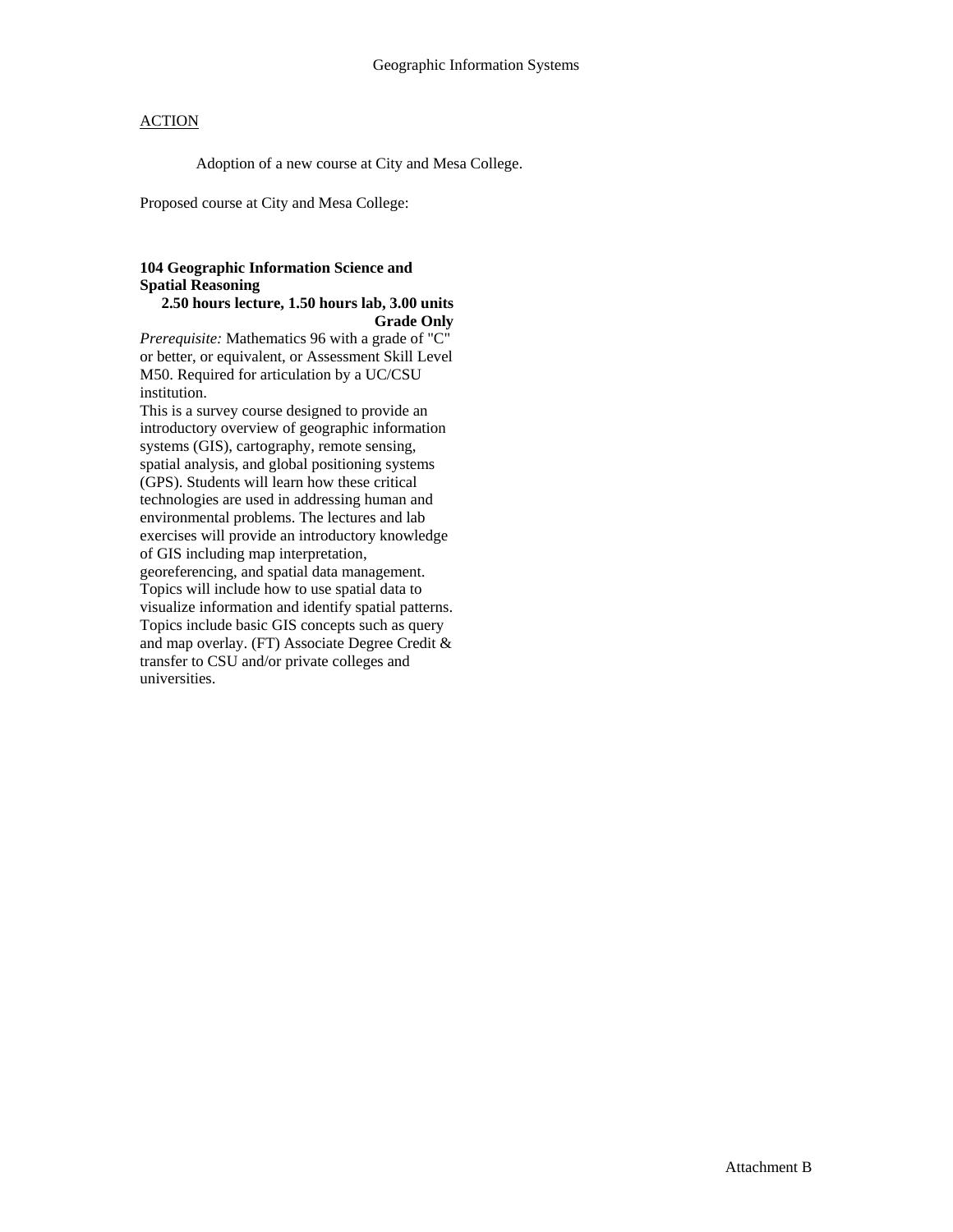Adoption of a course deactivation at Mesa College.

Proposed course deactivation at Mesa College:

## **105 Hotel-Motel Front Office Procedures 2.00 hours lecture, 3.00 hours lab, 3.00 units Grade Only**

A beginning class covering the essential routines, behind the hotel desk and the duties of the front office clerk, including operation of room rack, selling of rooms, correspondence regarding reservations and inquiries, credit and check cashing. Business ethics and general problems concerning relations with the public are stressed. (FT) Associate Degree Credit & transfer to CSU and/or private colleges and universities.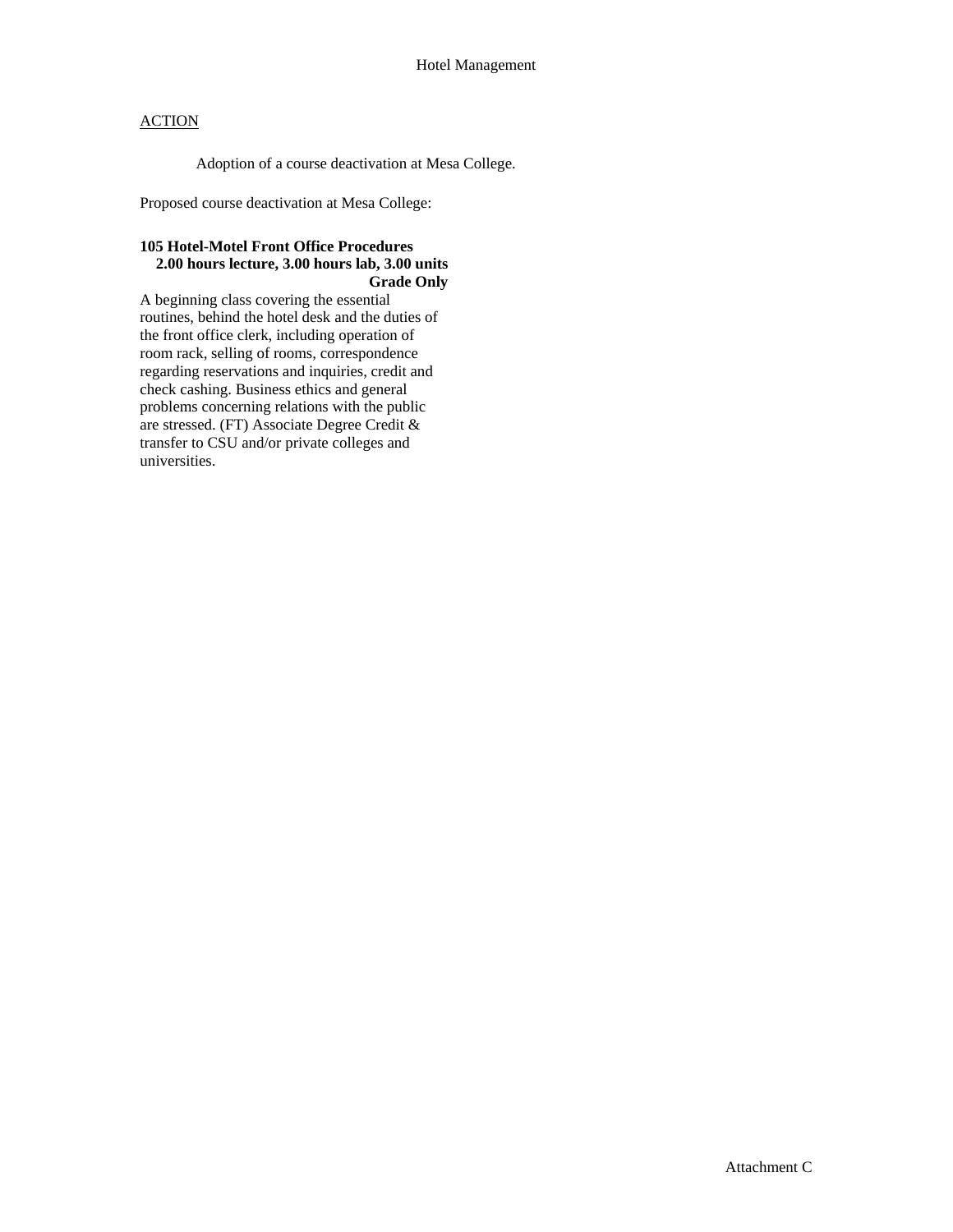Adoption of a new course at City College.

Proposed course at City College:

### **270 Work Experience**

### **1- 4 units, 1 hour other Letter Grade or Credit/No Credit Option**

*Limitation on Enrollment:* Must obtain an Add Code from Work Experience Coordinator for enrollment. To receive credit a student must complete a minimum of seven units during the semester, including work experience. A program of on-the-job learning experiences for students employed in a job related to their major. The combined maximum credit for all work experience courses from all disciplines may not exceed 16 units. Associate Degree Credit & transfer to CSU and/or private colleges and universities.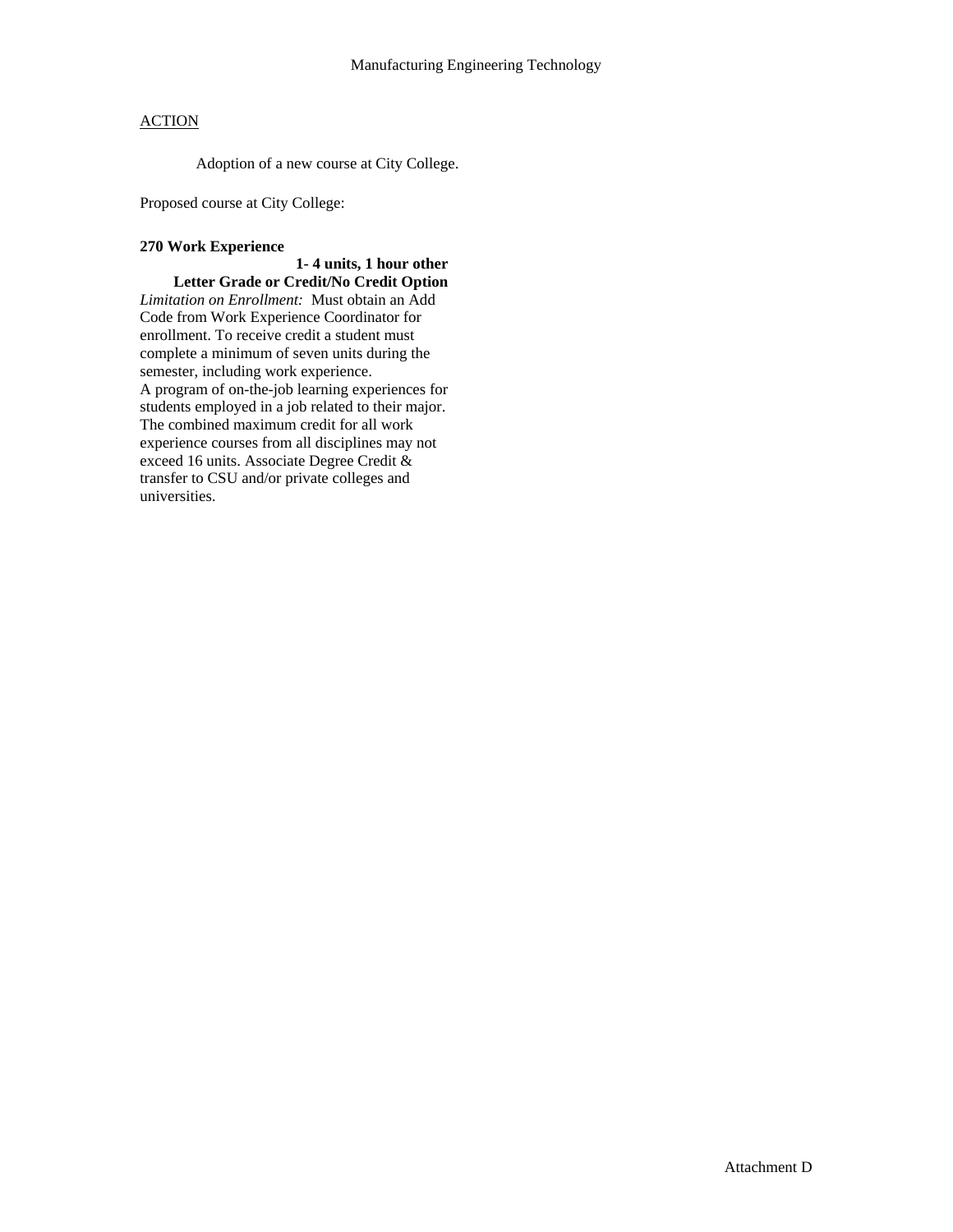Adoption of two course deactivations at City College.

Proposed course deactivations at City College:

### **120A General Physics I**

## **3 hours lecture, 3 units Letter Grade or Credit/No Credit Option**

*Corequisite:* Physics 125A; Completion of or concurrent enrollment in Mathematics 121 with a grade of "C" or better, or equivalent. *Limitation on Enrollment:* This course is not open to students with previous credit for or concurrent enrollment in Physics 124A. This course is an introductory survey of the concepts and principles of physics. Emphasis is placed on developing an understanding of the properties of matter, mechanics, heat and sound in order to make calculations and solve fundamental physics problems. (FT) Associate Degree Credit & transfer to CSU and/or private colleges and universities, CSU General Education, IGETC and UC Transfer Course List. **CAN DATA:** CAN PHYS 2 (City) CAN PHYS SEQ A (City)

# **120B General Physics II**

# **3 hours lecture, 3 units**

**Letter Grade or Credit/No Credit Option**  *Prerequisite:* Physics 120A with a grade of "C" or better, or equivalent. *Corequisite:* Physics 125B. *Limitation on Enrollment:* This course is not open to students with previous credit for or concurrent enrollment in Physics 124B. This course is an introductory survey of the concepts and principles of physics. Emphasis is placed on developing an understanding of the properties of electricity, magnetism, light and modern physics in order to make calculations and solve fundamental physics problems. (FT) Associate Degree Credit & transfer to CSU and/or private colleges and universities, CSU General Education, IGETC, and UC Transfer Course List. **CAN DATA:** CAN PHYS 4 (City) CAN PHYS SEQ A (City).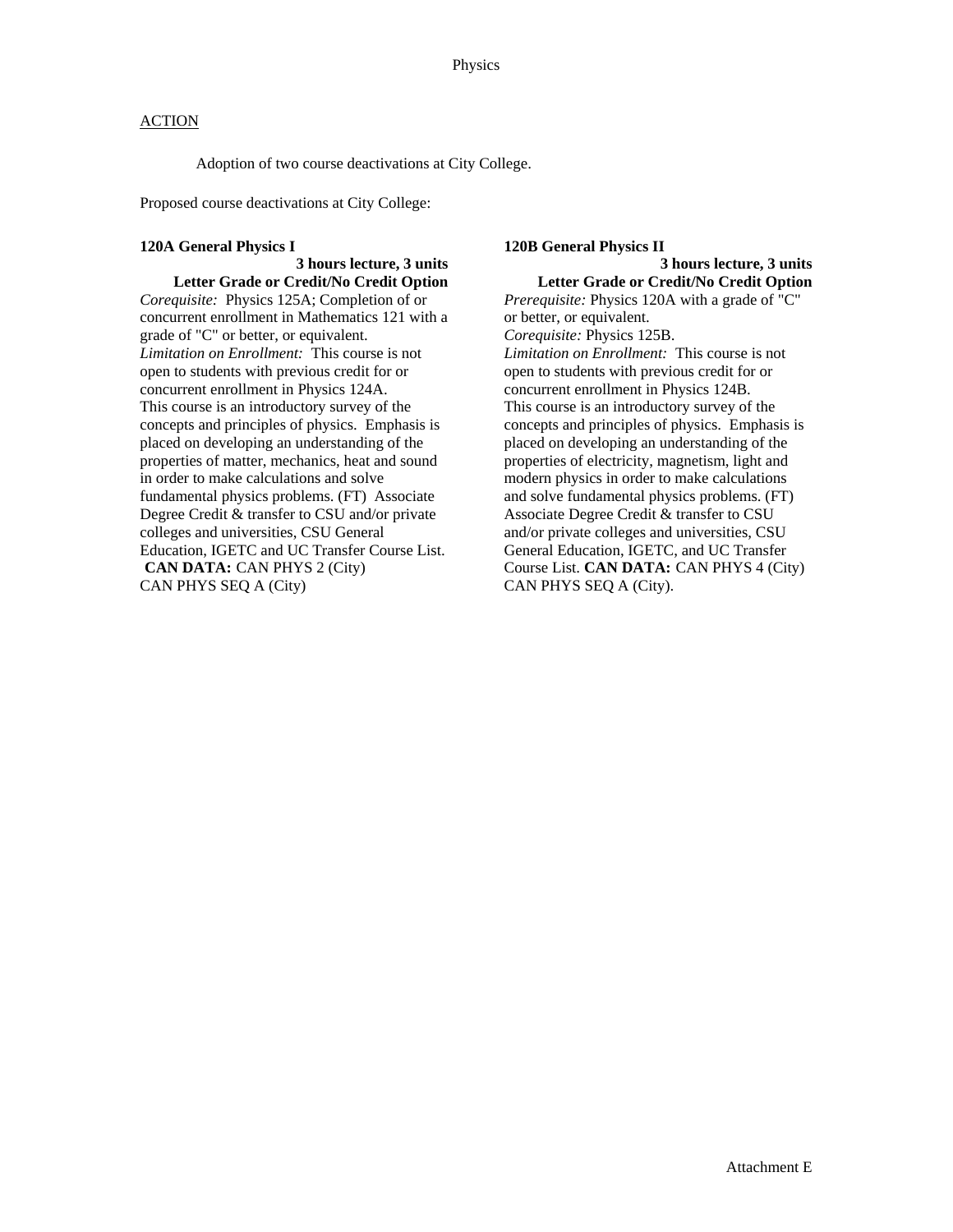Adoption of ten course deactivations at City, Mesa and Miramar College.

Proposed course deactivations at City, Mesa and Miramar College:

#### **124A General Physics**

### **3 hours lecture, 3 hours lab, 4 units Letter Grade or Credit/No Credit Option**

*Prerequisite:* Mathematics 96 with a grade of "C" or better, or equivalent or Assessment Skill Level M50.

*Corequisite:* Physics 125A.

*Limitation on Enrollment:* This course is not open to students with previous credit for Physics 120A or 121A.

This course is an introductory survey of the concepts and principles of physics. Emphasis is placed on developing an understanding of the properties of matter, mechanics, heat and sound. This course is intended for students taking liberal arts and/or pre-professional courses that do not require Physics with calculus. (FT) Associate Degree Credit & transfer to CSU and/or private colleges and universities, CSU General Education, IGETC and UC Transfer Course List. **CAN DATA:** CAN PHYS 2 (Mesa).

### **124B General Physics**

## **3 hours lecture, 3 hours lab, 4 units Letter Grade or Credit/No Credit Option**

*Prerequisite:* Physics 124A with a grade of "C" or better, or equivalent.

*Corequisite:* Physics 125B.

*Limitation on Enrollment:* This course is not open to students with previous credit for Physics 120B or 121B.

This course is the second in a two-part, introductory survey of the concepts and principles of physics. Major topics are electricity, magnetism, light and modern physics. This course is intended for students taking liberal arts and/or pre-professional courses that do not require Physics with calculus. (FT) Associate Degree Credit & transfer to CSU and/or private colleges and universities, CSU General Education, IGETC and UC Transfer Course List. **CAN DATA:** CAN PHYS 4 (Mesa)

### **125A Problem Solving for General Physics 1 hour lecture, 1 unit Letter Grade or Credit/No Credit Option**

*Prerequisite:* Mathematics 96 with a grade of "C" or better, or equivalent or Assessment Skill Level M50.

*Corequisite:* Physics 120A or 124A. Small group discussions of physics problems and problem solving methods. Associate Degree Credit & transfer to CSU and/or private colleges and universities.

## **125B Problem Solving for General Physics 1 hour lecture, 1 unit**

**Letter Grade or Credit/No Credit Option**  *Prerequisite:* Physics 124A with a grade of "C" or better, or equivalent. *Corequisite:* Physics 120B or 124B. Small group discussions of physics problems and problem solving methods. Associate Degree Credit & transfer to CSU and/or private colleges and universities.

### **195A Mechanics**

 **3 hours lecture, 3 hours lab, 4 units Letter Grade or Credit/No Credit Option**  *Prerequisite:* Mathematics 150 with a grade of "C" or better, or equivalent. *Corequisite:* Physics 196A; Completion of or concurrent enrollment in Mathematics 151 with a grade of "C" or better, or equivalent. *Advisory:* English 51 and English 56, each with a grade of "C" or better, or equivalent, or Assessment Skill Levels W5 and R5. The Physics 195A, B, C sequence is designed to give a foundation in calculus-based physics for engineering and science majors. Physics 195A deals primarily with the description of motion and its causes, and energy transfer processes. Associate Degree Credit & transfer to CSU and/or private colleges and universities, CSU General Education, IGETC, and UC Transfer Course List. **CAN DATA:** CAN PHYS 8 (City, Mesa) CAN PHYS SEQ B (City, Mesa)